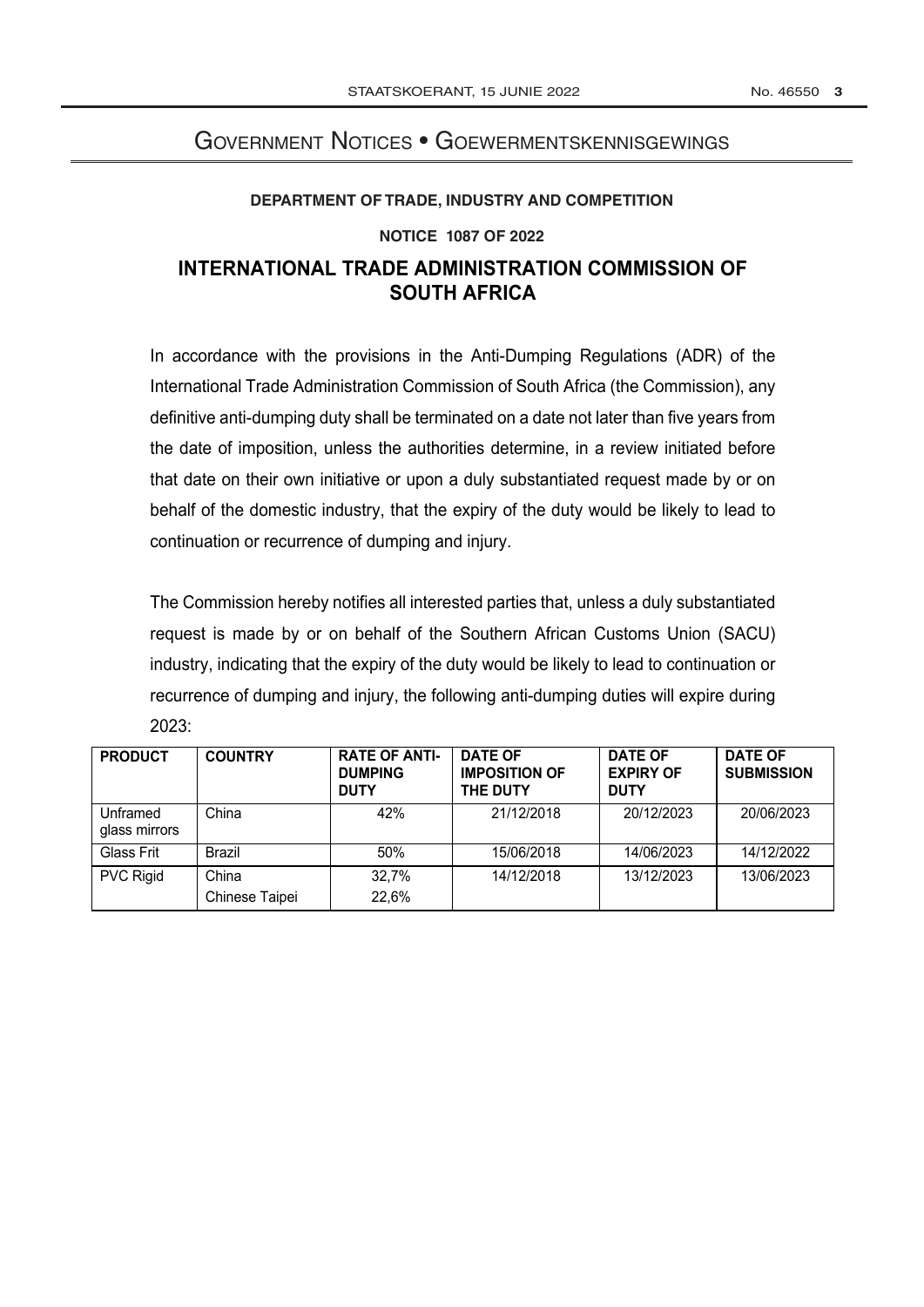| Drawn and<br>Float Glass:        | Indonesia |        | 2/02/2018 | 1/02/2023 | 1/08/2022 |
|----------------------------------|-----------|--------|-----------|-----------|-----------|
| Float glass and                  |           | 45%    |           |           |           |
| surface ground                   |           |        |           |           |           |
| or polished                      |           |        |           |           |           |
| glass, in sheets,                |           |        |           |           |           |
| whether or not                   |           |        |           |           |           |
| having an                        |           |        |           |           |           |
| absorbent,                       |           |        |           |           |           |
| reflecting or                    |           |        |           |           |           |
| non-reflecting                   |           |        |           |           |           |
| layer, but                       |           |        |           |           |           |
| otherwise not                    |           |        |           |           |           |
| worked, of a                     |           |        |           |           |           |
| thickness                        |           |        |           |           |           |
| exceeding 2,5                    |           |        |           |           |           |
| mm but not                       |           |        |           |           |           |
| exceeding 3                      |           |        |           |           |           |
| mm (excluding                    |           |        |           |           |           |
| solar glass and                  |           |        |           |           |           |
| optical glass)                   |           |        |           |           |           |
| Float glass and                  |           | 10%    |           |           |           |
| surface ground                   |           |        |           |           |           |
| or polished                      |           |        |           |           |           |
| glass, in sheets,                |           |        |           |           |           |
| whether or not                   |           |        |           |           |           |
| having an                        |           |        |           |           |           |
| absorbent,                       |           |        |           |           |           |
| reflecting or                    |           |        |           |           |           |
| non-reflecting<br>layer, but not |           |        |           |           |           |
| otherwise                        |           |        |           |           |           |
| worked, of a                     |           |        |           |           |           |
| thickness                        |           |        |           |           |           |
| exceeding 3                      |           |        |           |           |           |
| mm but not                       |           |        |           |           |           |
| exceeding 4                      |           |        |           |           |           |
| mm (excluding                    |           |        |           |           |           |
| solar glass and                  |           |        |           |           |           |
| optical glass)                   |           |        |           |           |           |
| (excluding that                  |           |        |           |           |           |
| manufactured                     |           |        |           |           |           |
| by PT                            |           |        |           |           |           |
| Muliaglass                       |           |        |           |           |           |
| Industrino and                   |           |        |           |           |           |
| PT Abdi                          |           |        |           |           |           |
| Rakyat Bakti)                    |           |        |           |           |           |
| Float glass and                  |           | 12,51% |           |           |           |
| surface ground                   |           |        |           |           |           |
| or polished                      |           |        |           |           |           |
| glass, in sheets,                |           |        |           |           |           |
| whether or not                   |           |        |           |           |           |
| having an<br>absorbent,          |           |        |           |           |           |
| reflecting or                    |           |        |           |           |           |
| non-reflecting                   |           |        |           |           |           |
| layer, but not                   |           |        |           |           |           |
| otherwise                        |           |        |           |           |           |
| worked, of a                     |           |        |           |           |           |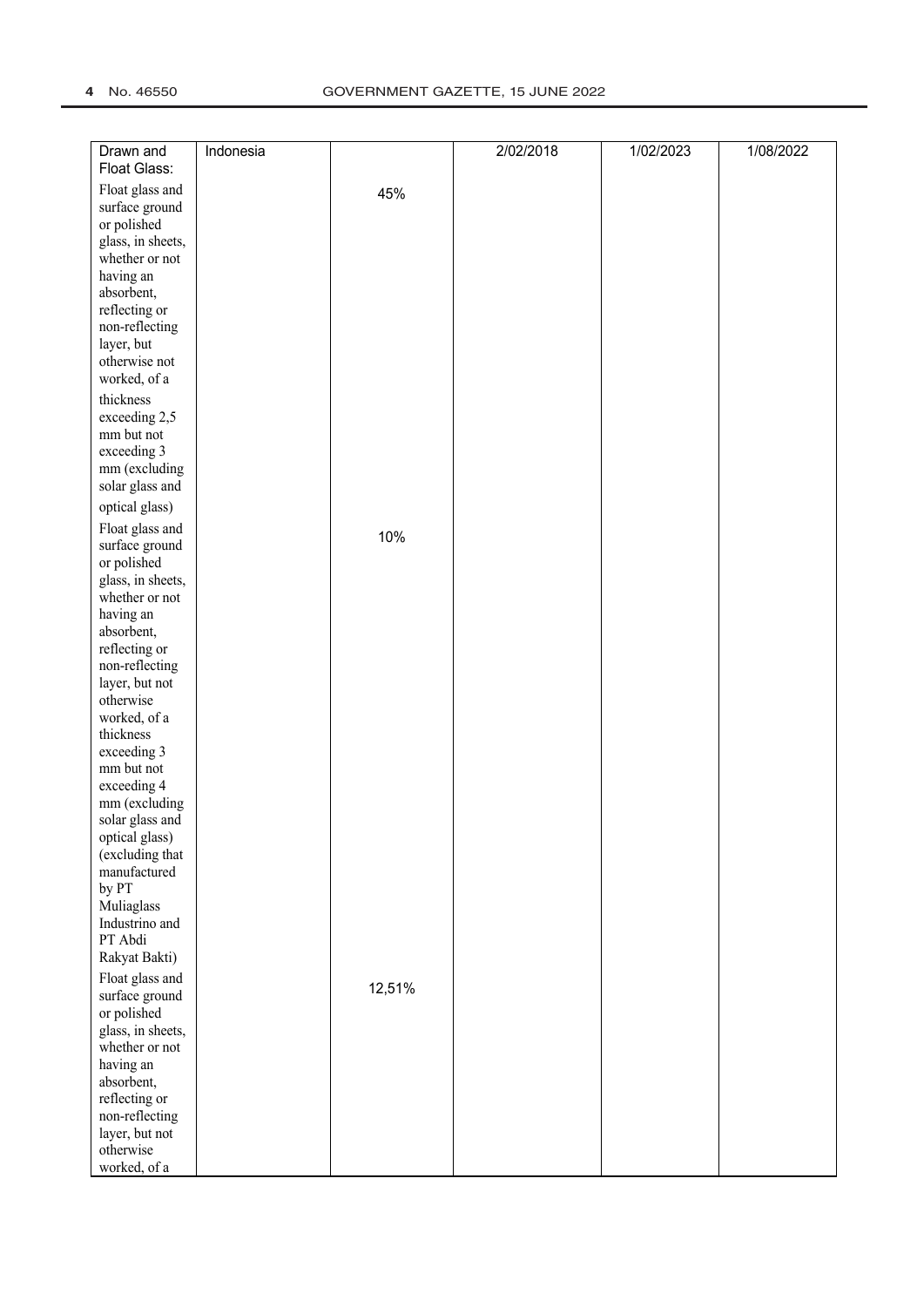| thickness         |       |  |  |
|-------------------|-------|--|--|
|                   |       |  |  |
| exceeding 4       |       |  |  |
| mm but not        |       |  |  |
| exceeding 5       |       |  |  |
| mm (excluding     |       |  |  |
| solar glass and   |       |  |  |
| optical glass)    |       |  |  |
| (excluding that   |       |  |  |
| manufactured      |       |  |  |
| by PT             |       |  |  |
| Muliaglass        |       |  |  |
| Industrino and    |       |  |  |
| PT Abdi           |       |  |  |
| Rakyat Bakti)     |       |  |  |
| Float glass and   |       |  |  |
| surface ground    | 30,5% |  |  |
| or polished       |       |  |  |
| glass, in sheets, |       |  |  |
| whether or not    |       |  |  |
| having an         |       |  |  |
| absorbent,        |       |  |  |
| reflecting or     |       |  |  |
| non-reflecting    |       |  |  |
| layer, but not    |       |  |  |
| otherwise         |       |  |  |
| worked, of a      |       |  |  |
| thickness         |       |  |  |
| exceeding 5       |       |  |  |
| mm but not        |       |  |  |
| exceeding 6       |       |  |  |
| mm (excluding     |       |  |  |
| solar glass and   |       |  |  |
| optical glass)    |       |  |  |
|                   |       |  |  |

# **PROCEDURAL FRAMEWORK**

The Commission will conduct its investigation in accordance with the relevant sections of the ITA Act and the ADR, with due regard to the World Trade Organisation Agreement on Implementation of Article VI of the GATT 1994 (the Anti-Dumping Agreement). The ITA Act and the ADR are available from the Commission's website (www.itac.org.za) or from the Trade Remedies section, on request.

Manufacturers of the subject products listed above in the SACU, who wish to submit a request for the duty to be reviewed prior to the expiry thereof, are requested to do so within the time limit set out below. In the instances where no replies are received from the SACU manufacturers within these time limits, the Commission will recommend the termination of the duties on the date of expiry.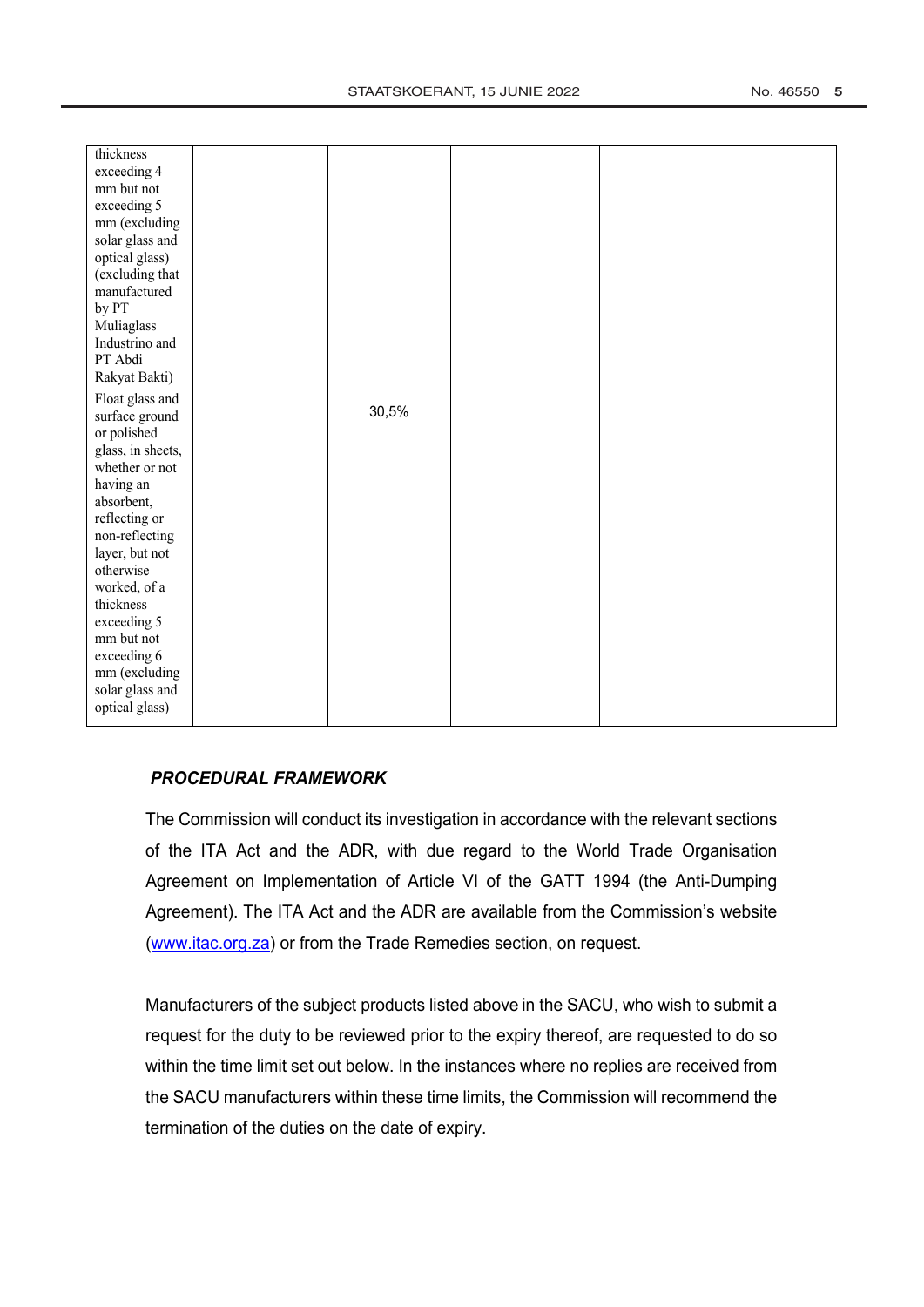SACU manufacturers, who do submit a request within the time limit set out above, are requested to submit duly substantiated information indicating that the expiry of the duty would be likely to lead to continuation or recurrence of dumping and material injury to the Commission, on the dates as specified below:

| <b>PRODUCT</b>                  | <b>COUNTRY</b>           | <b>DATE OF</b><br><b>IMPOSITION OF</b><br><b>THE DUTY</b> | <b>DATE OF</b><br><b>SUBMISSION</b> |
|---------------------------------|--------------------------|-----------------------------------------------------------|-------------------------------------|
| Unframed<br>glass mirrors       | China                    | 21/12/2018                                                | 20/06/2023                          |
| Glass Frit                      | <b>Brazil</b>            | 15/06/2018                                                | 14/12/2022                          |
| <b>PVC Rigid</b>                | China, Chinese<br>Taipei | 14/12/2018                                                | 13/06/2023                          |
| Drawn and<br><b>Float Glass</b> | Indonesia                | 2/02/2018                                                 | 1/08/2022                           |

The Commission will consider the information submitted in order to determine whether prima facie evidence exist to justify the initiation of a review. Should the Commission decide to initiate a review, notice will be given in the Government Gazette and other parties, being exporters and importers of the subject products, will be requested to comment and provide information.

# **CONFIDENTIAL INFORMATION**

Please note that if any information is considered to be confidential, a non-confidential version of the information must be submitted for the public file, simultaneously with the confidential version. In submitting a non-confidential version, the following rules are strictly applicable and parties must indicate:

- where confidential information has been omitted and the nature of such information;
- reasons for such confidentiality:
- a summary of the confidential information which permits a reasonable understanding of the substance of the confidential information; and
- In exceptional cases, where information is not susceptible to summary, a sworn statement setting out the reasons why it is impossible to comply should be provided.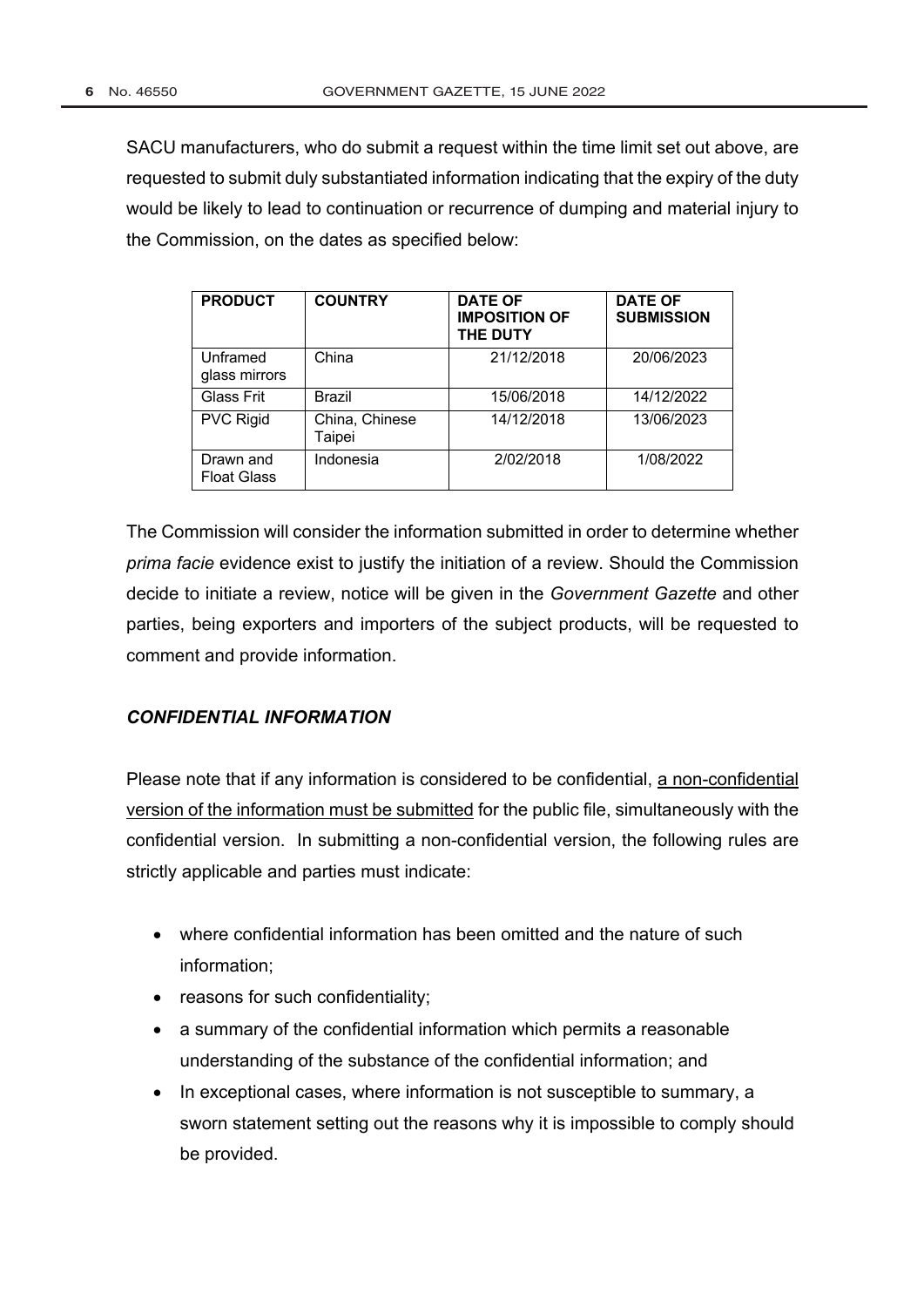A sworn statement is defined as a written sworn statement of fact voluntarily made by an affiant or deponent under an oath or affirmation administered by a person authorized to do so by law. Such statement is witnessed as to the authenticity of the affiant's signature by a taker of oaths, such as a Commissioner of Oaths or Notary Public. An affidavit is a type of verified statement or showing, or in other words, it contains verification, meaning it is under oath or penalty of perjury and this serves as evidence to its veracity and is required for court proceedings.

Please note that the Commission will not accept a sworn statement signed by a representative, as defined in the ADR, of the interested party concerned.

This rule applies to all parties and to all correspondence with and submissions to the Commission, which unless indicated to be confidential and filed together with a nonconfidential version, will be placed on the public file and be made available to other interested parties.

If a party considers that any document of another party, on which that party is submitting representations, does not comply with the above rules and that such deficiency affects that party's ability to make meaningful representations, the details of the deficiency and the reasons why that party's rights are so affected must be submitted to the Commission in writing forthwith (and at the latest 14 days prior to the date on which that party's submission is due). Failure to do so timeously will seriously hamper the proper administration of the investigation, and such party will not be able to subsequently claim an inability to make meaningful representations on the basis of the failure of such other party to meet the requirements.

Subsection 33(1) of the ITA Act provides that any person claiming confidentiality of information should identify whether such information is confidential by nature or is otherwise confidential and, any such claims must be supported by a written statement, in each case, setting out how the information satisfies the requirements of the claim to confidentiality. In the alternative, a sworn statement should be made setting out reasons why it is impossible to comply with these requirements.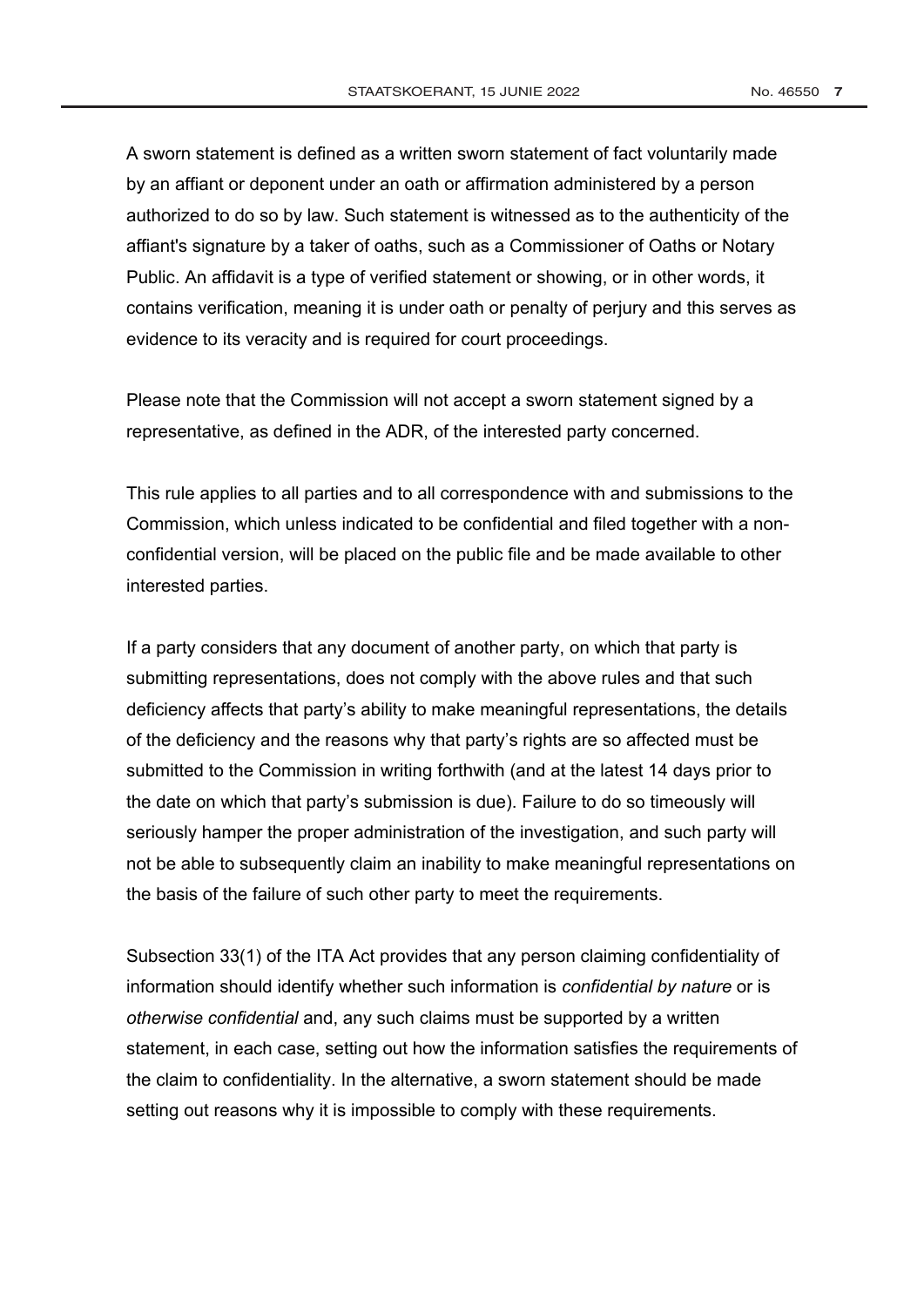#### Section 2.3 of the ADR provides as follows:

"The following list indicates "information that is by nature confidential" as per section 33(1) (a) of the Main Act, read with section 36 of the Promotion of Access to Information Act (Act 2 of 2000):

- (a) management accounts;
- (b) financial accounts of a private company;
- (c) actual and individual sales prices;
- (d) actual costs, including cost of production and importation cost;
- (e) actual sales volumes;
- (f) individual sales prices;
- (g) information, the release of which could have serious consequences for the person that provided such information; and
- (h) information that would be of significant competitive advantage to a competitor;

Provided that a party submitting such information indicates it to be confidential."

# **ADDRESS**

The requests by manufacturers in the SACU of the subject products, and the duly substantiated information indicating what the effect of the expiry of the duties will be, must be submitted in writing to the following address or on the emails below:

#### **Physical address**

The Senior Manager: Trade Remedies I International Trade Administration Commission **Block E** - Uuzaji Building The DTI Campus 77 Meintjies Street **SUNNYSIDE PRETORIA** SOUTH AFRICA

#### **Postal address**

The Senior Manager: Trade Remedies I Private Bag X753 Pretoria 0001 **SOUTH AFRICA** 

These responses can also be sent via e-mailed to the following addresses: cvanvuuren@itac.org.za and zntsangani@itac.org.za.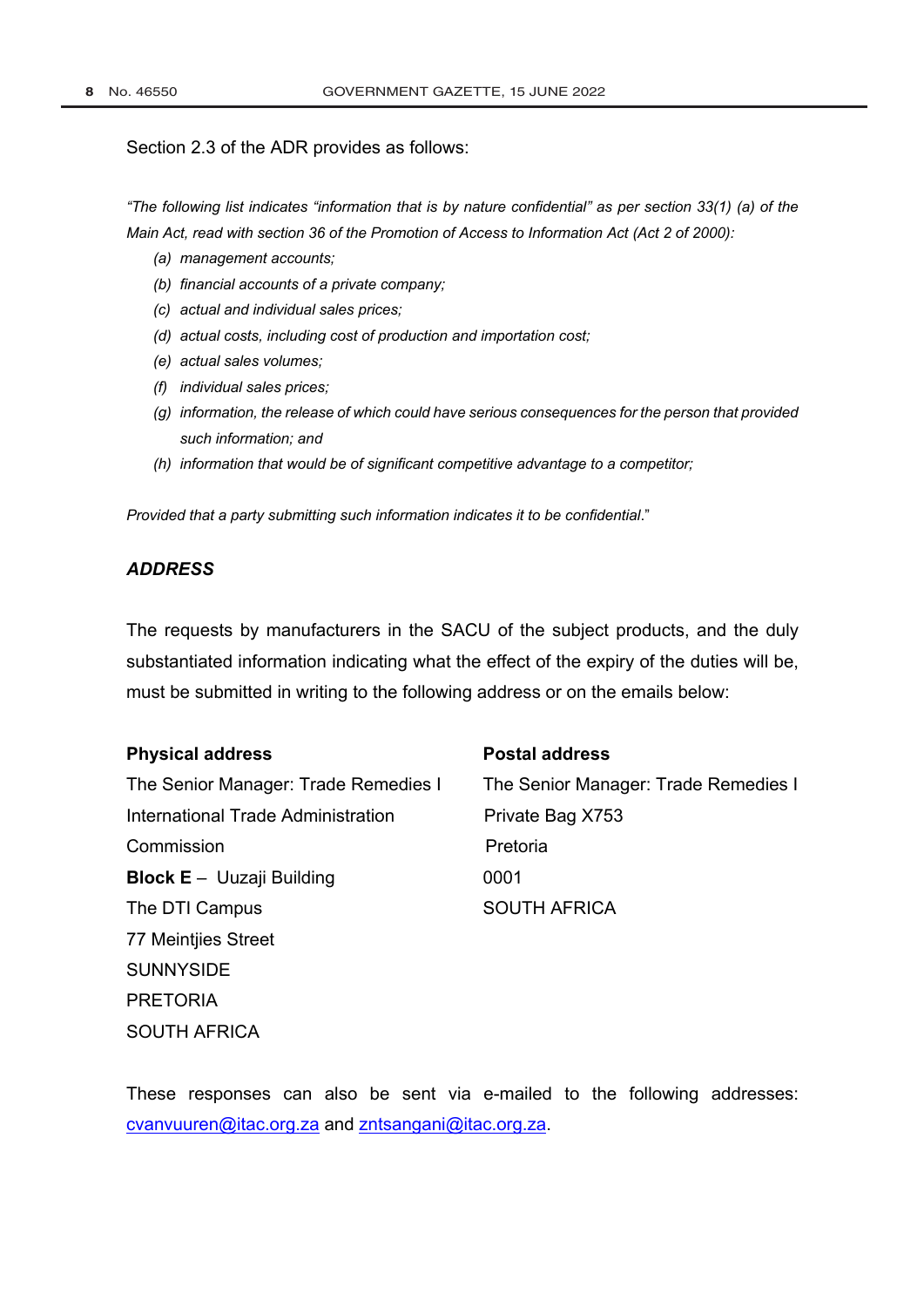## **PROCEDURES AND TIME LIMITS**

Manufacturers in the SACU of the subject products listed above, who wish to submit a request for the duty to be reviewed prior to the expiry thereof, are requested to do so not later than close of business on 27 July 2022.

SACU manufacturers who do submit a request before 27 July 2022, should submit duly substantiated information, indicating that the expiry of the duty would be likely to lead to continuation or recurrence of dumping and material injury, to the Commission.

It should be noted that the investigation process is complex and the Commission is subject to strict time limits within which to complete the investigation. Late submissions will therefore not be accepted, except with the prior written consent of the Commission. The Commission will give due consideration to written requests for an extension of not more than 14 days on good cause shown (properly motivated and substantiated), if received prior to the expiry of the original period. Merely citing insufficient time is not an acceptable reason for extension.

The information submitted by any party may need to be verified by the Investigating Officers in order for the Commission to take such information into consideration. The Commission may verify the information at the premises of the party submitting the information, within a short period after the submission of the information to the Commission. Parties should therefore ensure that the information submitted will subsequently be available for verification. It is planned to do the verification of the information submitted by the exporters within three to five weeks subsequent to submission of the information. This period will only be extended if it is not feasible for the Commission to do it within this time period or upon good cause shown, and with the prior written consent of the Commission, which should be requested at the time of the submission. It should be noted that unavailability of, or inconvenience to consultants will not be considered to be good cause.

Parties should also ensure when they engage consultants that they will be available at the requisite times, to ensure compliance with the above time frames. Parties should also ensure that all the information requested in the applicable questionnaire is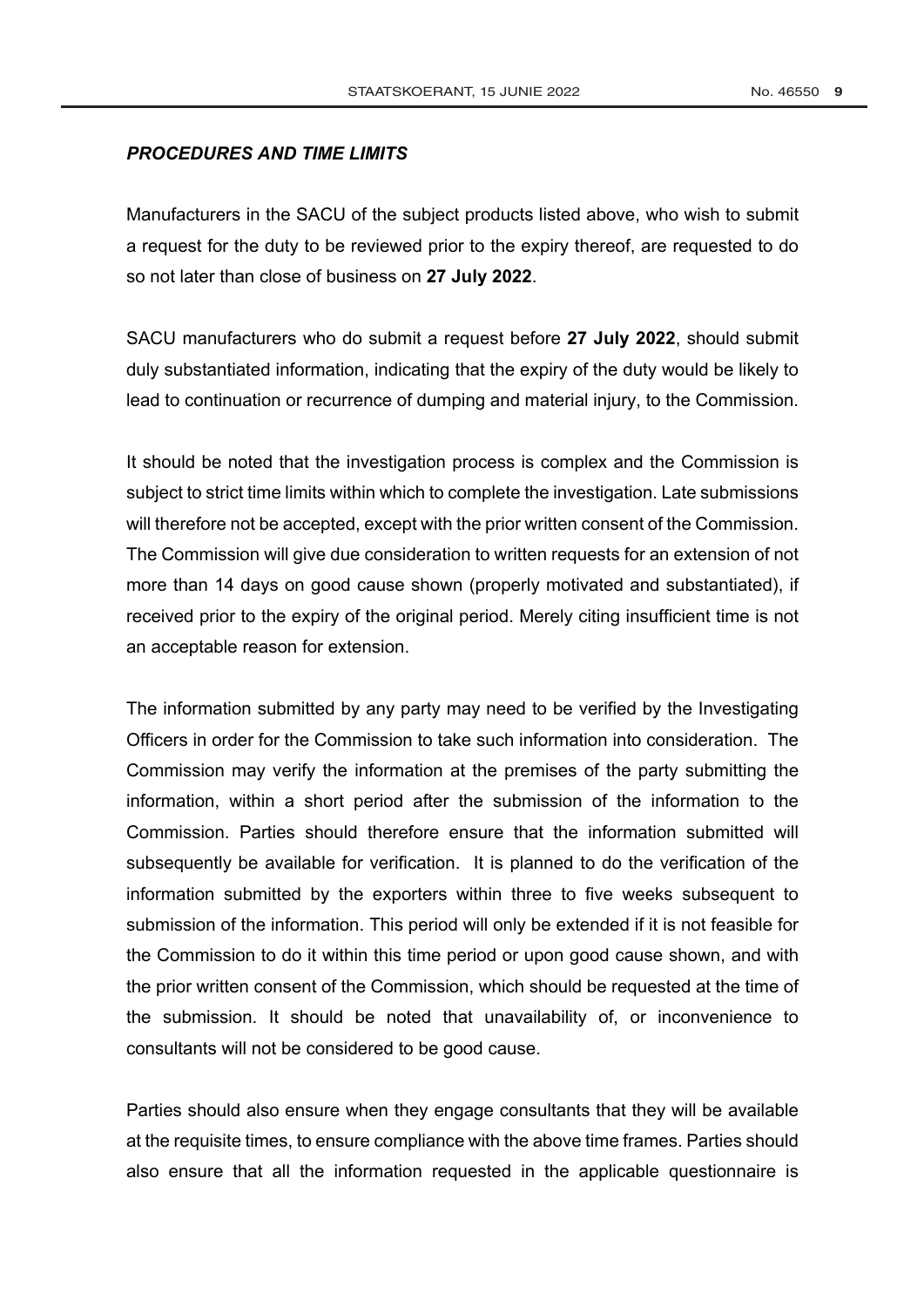provided in the specified detail and format. The questionnaires are designed to ensure that the Commission is provided with all the information required to make a determination in accordance with the rules of Anti-Dumping Agreement. **The** Commission may therefore refuse to verify information that is incomplete or does not comply with the format in the questionnaire, unless the Commission has agreed in writing to a deviation from the required format. A failure to submit an adequate nonconfidential version of the response that complies with the rules set out above under the heading Confidential Information will be regarded as an incomplete submission.

Parties, who experience difficulty in furnishing the information required, or submitting in the format required, are therefore urged to make written applications to the Commission at an early stage for permission to deviate from the questionnaire or provide the information in an alternative format that can satisfy the Commission's requirements. The Commission will give due consideration to such a request on good cause shown

Any interested party may request an oral hearing at any stage of the investigation in accordance with Section 5 of the ADR, provided that the party indicates reasons for not relying on written submission only. The Commission may refuse an oral hearing if granting such hearing will unduly delay the finalisation of a determination. Parties requesting an oral hearing shall provide the Commission with a detailed agenda for, and a detailed version, including a non-confidential version, of the information to be discussed at the oral hearing at the time of the request.

If the required information and arguments are not received in a satisfactory form within the time limit specified above, or if verification of the information cannot take place, the Commission may disregard the information submitted and make a finding on the basis of the facts available to it.

Enquiries may be directed to the Senior Manager: Trade Remedies I, Ms Carina Janse van Vuuren, at cvanvuuren@itac.org.za.